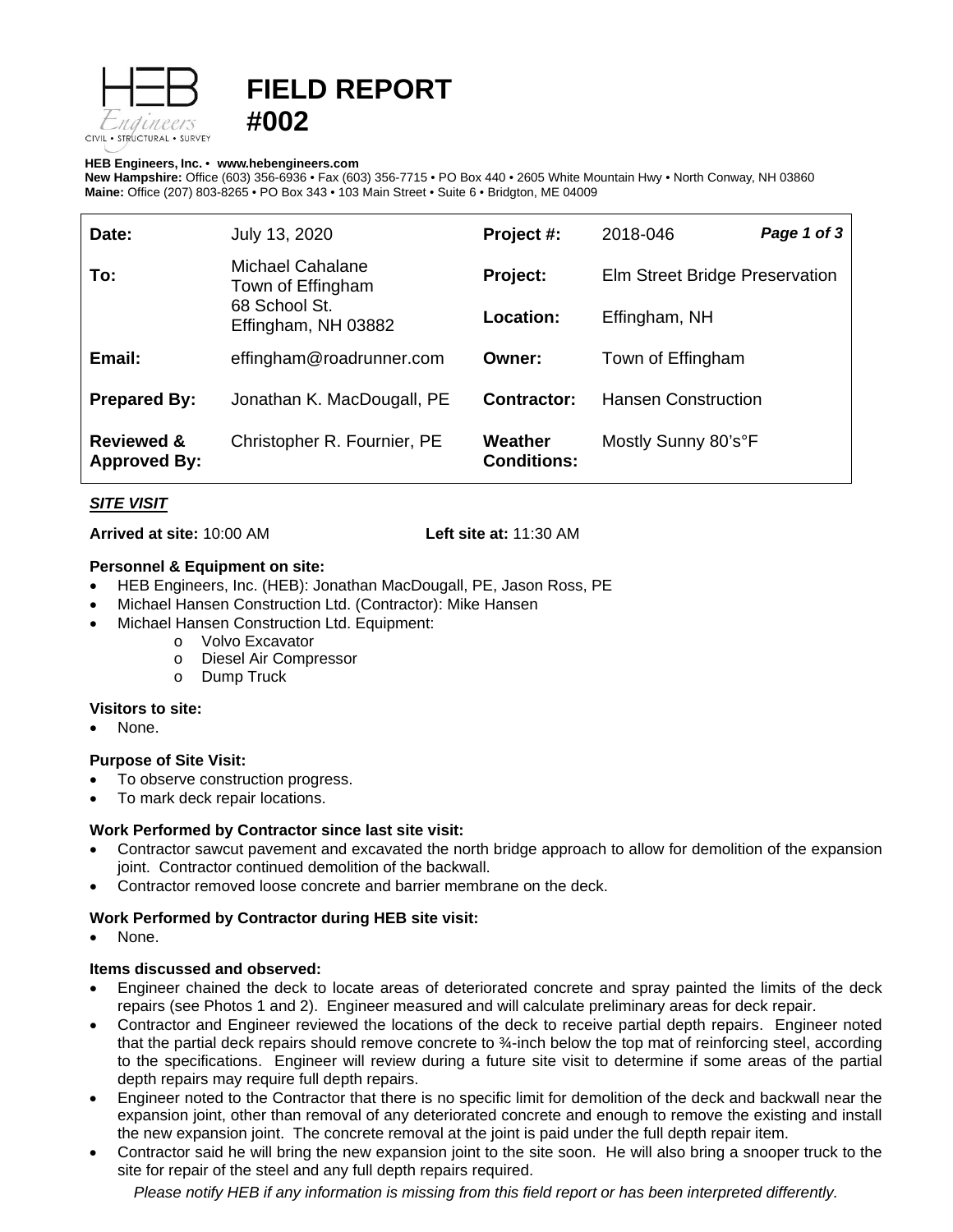*Town of Effingham July 13, 2020 <i>Elm Street Bridge, Effingham, NH Field Report #002 HEB Project #2018-046*

## **Work Scheduled:**

• Continue removal of the expansion joint and removal of concrete for partial depth repairs.

## **Outstanding Construction Issues:**

None.

#### **Next Observation:**

• Thursday, July 16, 2020, or as needed.

#### **Photos:**

• Taken by JKM July 13, 2020.



Photo 1: Marked locations for deck repair along the east curb line.